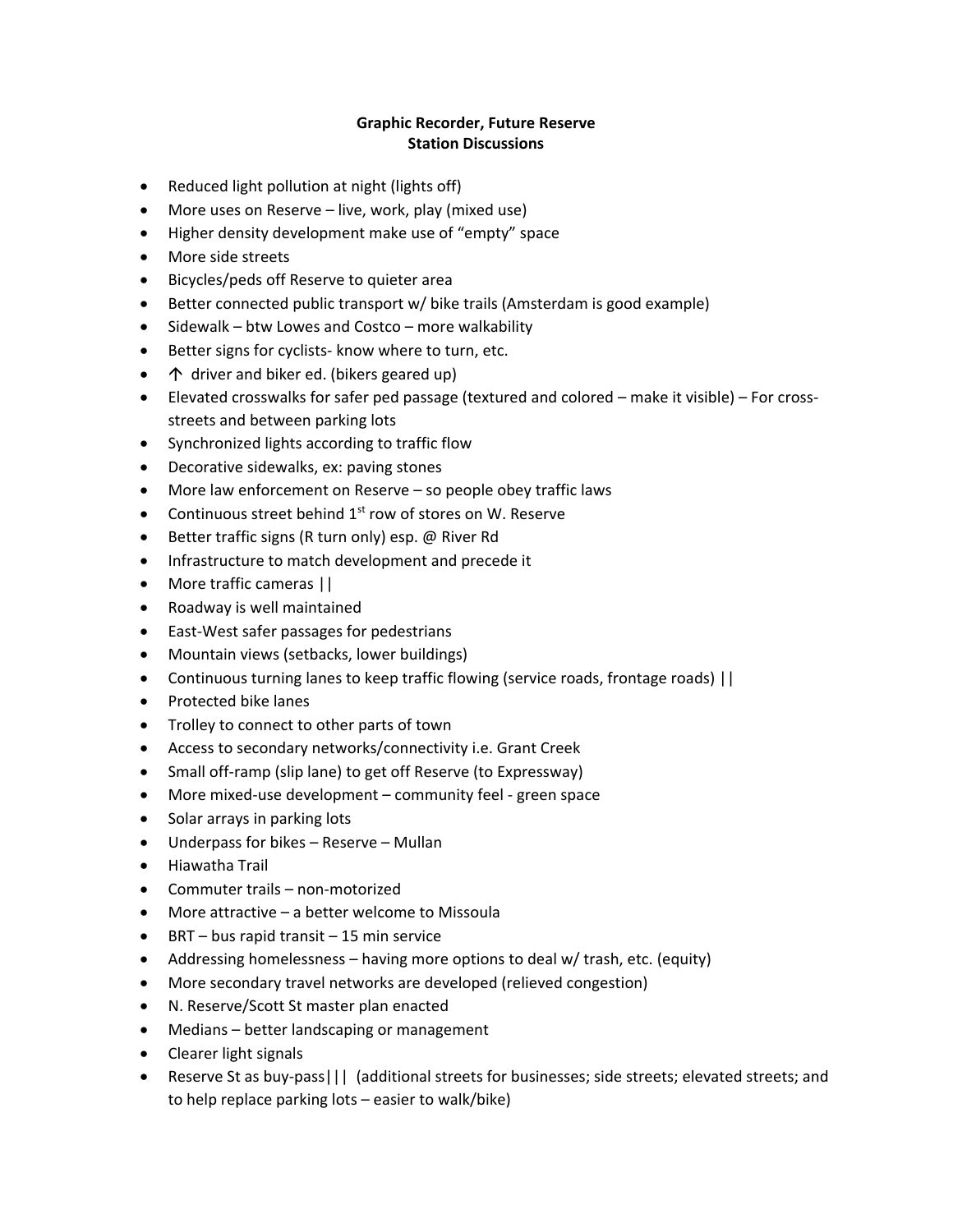- Safety improved!
- More scenic like a postcard
- Shuttles to move shoppers around btw stores
- Improved drivers ed so drivers are safer drivers, obey laws ||
- Ski-lift/gondola public transport
- Standardized traffic signals (green arrows, synchronized, etc.)
- Easier transport around parking lots (wider lanes)
- More bikeable and walkable
- Improved landscaping in parking lots more trees!! |||
- Connectivity on W. Reserve (i.e able to cross Mullan Walmart Home Depot)
- "Conveyor belt" transport for bikes & W. of Reserve in neighborhoods
- Very clearly defined and noticeable bike lanes and continuous routes for bikes ||
- Spend leisure time on Reserve (not just in & out shopping)
- Special sectors, like business neighborhoods, along Reserve
- Centralized shopping/business districts
- Well-planned, fewer exceptions,  $\rightarrow$  in advance of development
- More trees! Parking lots, etc.
- Reserve St is pretty

Reserve is designed for people as well as cars

- More traffic signage that is clear
- Clear turning lanes
- Easy access to Airport
- Better parking make better use of space, not more parking
- Traffic signals at cross-streets  $\rightarrow$  esp River Rd (& pedestrian crossing)
- Re-think parking lots (garages w/ green space  $\rightarrow$  urban thinking)
- Traffic lights are well-timed and long enough
- Left turns are easy
- Safe intersections
- Roundabouts to eliminate left turns- $\varphi$  major intersections (well-designed roundabouts)
- N-S bus route along Reserve
- Pullouts for buses
- More bus stops on Reserve & in communities surrounding Reserve
- Bus hub on or near Reserve (more than 1 in city)
- Reinstate buses on Mullan Rd corridor
- Remove pedestrian countdown timers safer ped passage & so people don't speed through intersection
- Roll-on-Roll-off for bikes on public transit faster bus schedules
- More artwork sculptures, murals
- Knockouts in road so buses can safely pull to side
- Fewer panhandlers  $\rightarrow$  safer for people and cars
- Use wasted space on Reserve (shoulders) to optimize for more modes of traffic
- More right-hand turn lanes into busy areas
- Taller median on bridge over river (block headlights)
- Improved reflectors they are always clean